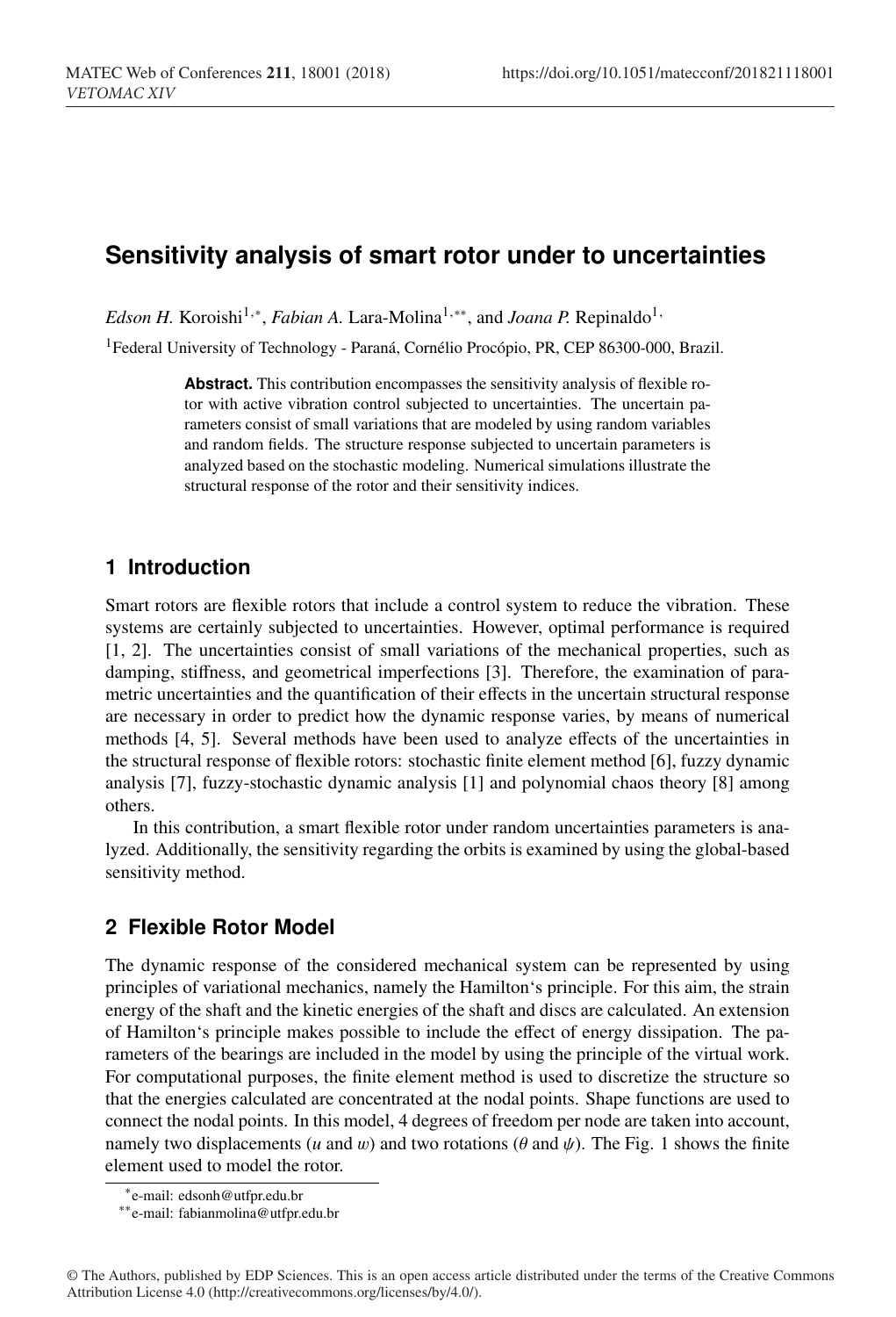

Figure 1. Illustration of the shaft finite element [6].

The following assumptions are considered in the formulation of the model of the flexible rotor: *i*) the beam element is modeled according to Euler-Bernoulli's theory, *ii*) the material presents linear behavior and it is homogeneous and isotropic; and *iii*) the effects of inertial rotations are taken into account.

According to [3] the model depicted in Fig. 1 can be represented mathematically by the following set of differential equations:

$$
\mathbf{M}\ddot{\mathbf{\delta}}(t) + [\mathbf{C} + \phi \mathbf{G}]\dot{\mathbf{\delta}}(t) + \mathbf{K}\delta(t) = \mathbf{F}(t)
$$
\n(1)

where  $M = (M_S + M_D) \in \mathbb{R}^{N \times N}$  and  $K = (K_S + K_B) \in \mathbb{R}^{N \times N}$  are, respectively, the mass and stiffness matrices,  $C = (C_B + C_P) \in \mathbb{R}^{N \times N}$  is the damping matrix formed by the contributions of the viscous damping matrix,  $C_B$  is the viscous damping matrix of the bearings, and the inherent proportional damping matrix,  $C_P = \alpha M + \beta K$ , and  $G = (G_D + G_S \in R^{N \times N})$  designates the gyroscopic matrix formed by the gyroscopic contributions of the rigid discs and the shaft.  $\delta(t) \in R^N$  and  $\mathbf{F}(t) \in R^N$  are, respectively, the vectors of the amplitudes of the harmonic generalized displacements and external loads,  $\Omega$  is the angular speed of the shaft, and  $\alpha$  and  $\beta$ represent, respectively, the proportional coefficients of mass and stiffness.

#### **2.1 Parameterization of the deterministic FE model**

In general, such random variables intervene in a rather complicated manner in the finite element matrices. Hence, for evaluating the variability of the responses associated with these uncertainties, it becomes interesting to perform a parameterization of the FE model, which is understood as a means of making the design parameters factored-out of the elementary matrices. After manipulations, those parameters of interest can be factored-out of the elementary matrices as indicated below:

$$
\mathbf{K}_{S}^{(e)} = E_{S} I_{S} \overline{\mathbf{K}}_{S}^{(e)} \qquad \mathbf{K}_{B}^{(e)} \qquad = k_{xx} \overline{\mathbf{K}}_{B}^{(e)} + k_{zz} \overline{\mathbf{K}}_{B}^{(e)} \qquad \mathbf{C}_{B}^{(e)} = d_{xx} \overline{\mathbf{C}}_{B}^{(e)} + d_{zz} \overline{\mathbf{C}}_{B}^{(e)} \qquad (2)
$$

where  $\rho_S$ ,  $A_S$ ,  $I_S$  and  $E_S$  represent, respectively, the mass density, the cross-section area, the inertia and the Young's modulus of the shaft.  $d_{xx}$ ,  $d_{zz}$  and  $k_{xx}$  and  $k_{zz}$  designate, respectively, the damping and stiffness coefficients of the bearings.  $ρ<sub>D</sub>$ ,  $r<sub>D</sub>$  and  $h<sub>D</sub>$  represent, respectively, the density, outer radius and thickness of the disks. It is worth mentioning that the matrices appearing in the right hand side of Eq. (2) are those from which the design parameters of interest have been factored-out.

### **2.2 Stochastic Modeling**

The stochastic modeling was presented in previous contributions, [6], where additional details can be found. The design parameters which have been factored-out of the matrices appearing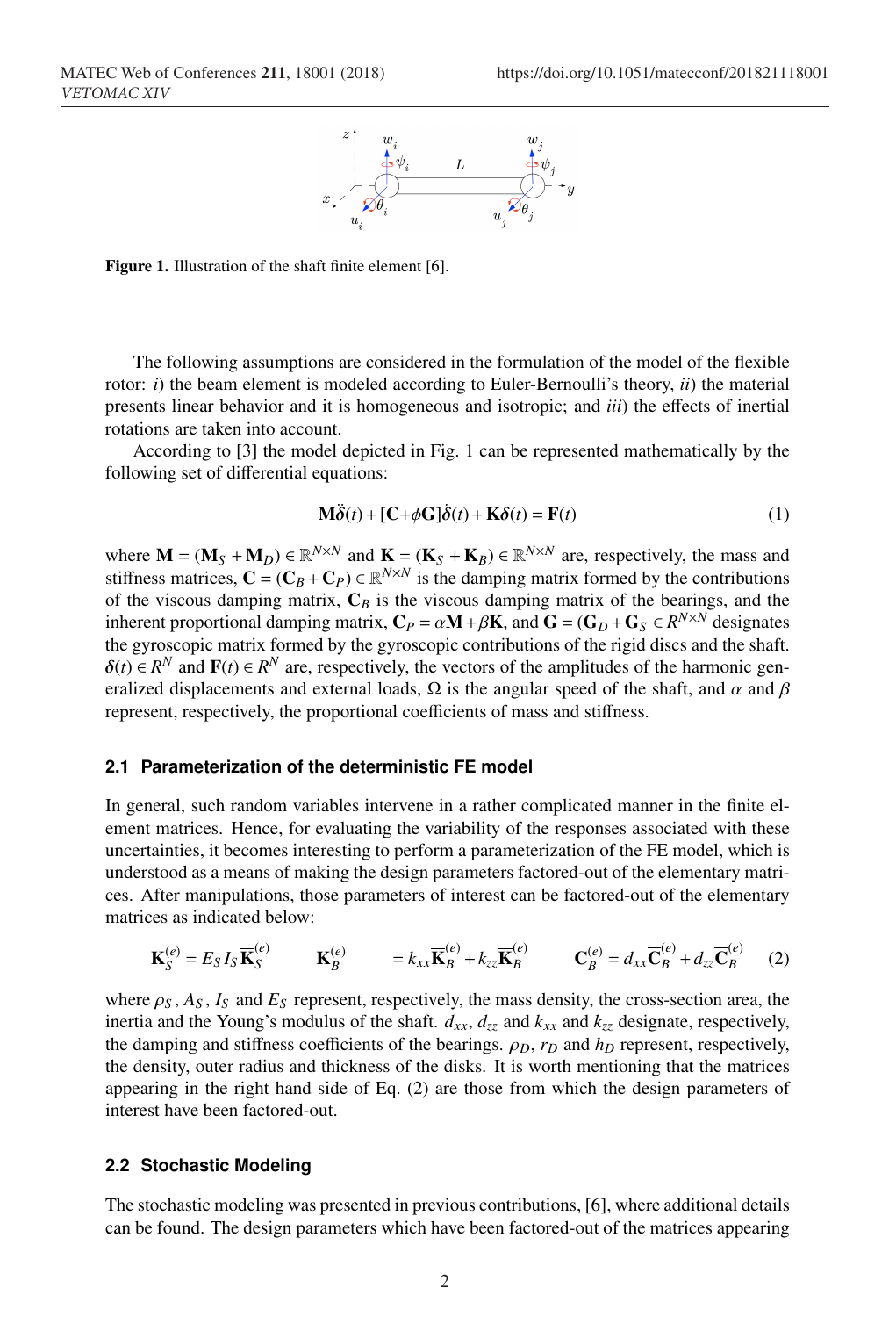in Eq. (2) are considered to be random in order to model the system behavior when uncertainties are present in the shaft, disks and bearing elements. The so-called Karhunen-Loève (KL) decomposition, which is a continuous representation for random fields expressed as the superposition of orthogonal random variables weighted by deterministic spatial functions, is used in this paper. A one-dimensional random field  $H(y, \theta)$  is defined by its mean value, *E*[ $H(y, \theta)$ ], and covariance  $C(y_1, y_2) = E[(H(y_1, \theta) - E(y_1))(H(y_2, \theta) - E(y_2))$ }, where y represents the spatial dependence of the random field, *E*[.] represents the expectation operator, and  $\theta$  represents a random process. A single projection on an orthonormal truncated random basis for a one-dimensional homogeneous Gaussian random field is found as it was described previously by [9]:

$$
H(y,\theta) = E(y) + \sum_{r=1}^{n} \sqrt{\lambda_r} f_r(y) \xi_r \theta
$$
 (3)

where the deterministic functions  $f_r(y)$  and the scalar values  $\lambda_r$  are, respectively, the eigenfunctions and the eigenvalues of the covariance  $C(y_1, y_2)$ . Also, the functions  $f_r(y)$  and the random variables  $\xi_r(\theta)$  are orthonormal.

The analytical solution of the eigenproblem proposed by [9] for the relatively simple geometry of the one-dimensional rotor model shown in Fig. 1 using the KL expansion into the domain,  $\Omega_y = (y_1, y_2)$ , is expressed by:

$$
C(y_1, y_2) = exp\left(\frac{-|y_1 - y_2|}{L_{cor,y}}\right)
$$
 (4)

where  $(y_1, y_2) \in [0, L]$  and  $L_{\text{corr}, y}$  indicates the correlation length indicates the correlation length characterizing the decreasing behavior of the covariance with the distance between the observation points in the direction. Also, it can be noted that this continuous model of covariance function corresponds to a homogeneous (stationary) random field. The expansion detailed previously has been chosen in order to model the elementary random stiffness matrices of the shaft element, as follows:

$$
\mathbf{K}_{S}^{(e)}(\theta) = \mathbf{K}_{S}^{(e)} + \sum_{r=1}^{n} \overline{\mathbf{K}}_{S}^{(e)} f_{r}(\theta)
$$
 (5)

#### **2.3 Sensitivity Analysis**

The sensitivity analysis aims at determining the influence of each uncertain parameter of the flexible shaft and the bearings on the dynamic response of the rotor system. Consequently, this analysis allows indicating the degree of influence of each parameter on the variation of the structural response of the rotor.

Among the various methods used to analyze the sensitivity, the variance-based sensitivity analysis decomposes the variance of the output of the model into fractions which are associated with the variation of each parameter [10]. This method allows quantifying the effect of the variety of every individual parameter on the dynamic response of the robot by using a probabilistic framework based on the Monte Carlo Simulation method. Additionally, this method copes with nonlinear models, which is suitable to quantify the sensitivity of the smart rotor.

Considering the model under the form  $y = f(w)$ , where y is a scalar output and  $w =$  $\begin{bmatrix} w_1 & \dots & w_k \end{bmatrix}^T \in \mathbb{R}^{k \times 1}$  is a vector of *k* uncertain parameters, for this contribution  $w =$ <br> $\begin{bmatrix} F_{c_1} & k_{c_1} & k_{c_2} & k_{c_3} & k_{c_4} & k_{c_5} & k_{c_6} \end{bmatrix}$ . These parameters are considered as inde- $E_s$   $k_{x1}$   $k_{z1}$   $k_{x2}$   $k_{z2}$   $c_{x1}$   $c_{z1}$   $c_{x2}$   $c_{z2}$ . These parameters are considered as independently and uniformly distributed within the unit hypercube, i.e.,  $w_i \in [0,1]$  for  $i = 1,...,k$ .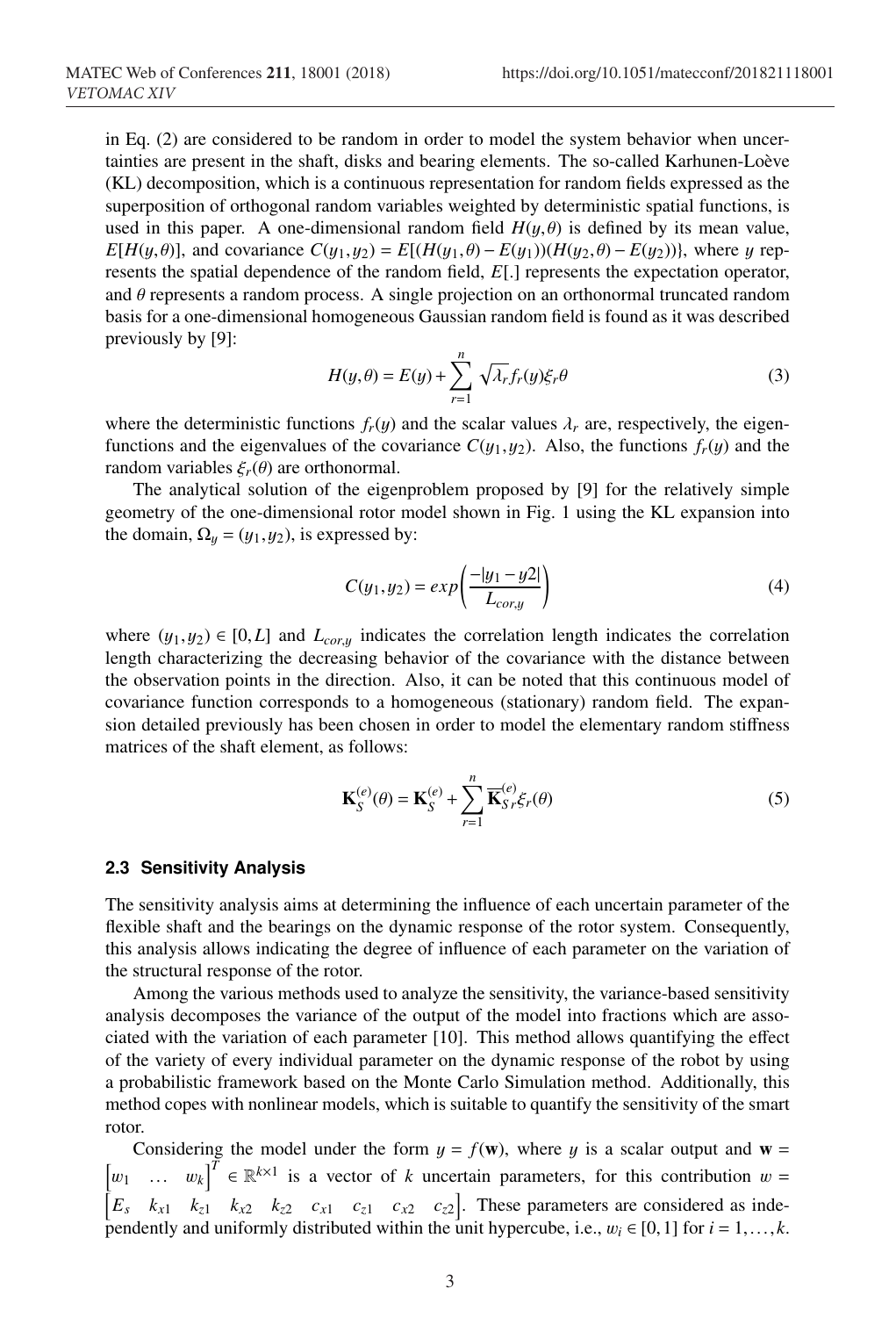*f*(w) is decomposed:

$$
y = f(\mathbf{w}) = f_0 + \sum_{i=1}^k f_i(w_i) + \sum_{i < j}^k f_{ij}(w_i, w_j) + \dots + f_{12\ldots,k} \tag{6}
$$

The decomposition of the variance expression is [11]:

$$
V(y) = \sum_{i=1}^{k} V_i + \sum_{i < j}^{k} V_{ij} + \dots + V_{12\dots k} \tag{7}
$$

where  $V_i = V_{w_i}(E_{\mathbf{w}_{\sim i}}(y|w_i))$ ,  $V_{ij} = V_{w_{ij}}(E_{\mathbf{w}_{\sim ij}}(y|w_{ij}))$ , and so on. A variance based first order effect for a generic design parameter  $w_i$  is  $V_{w_i}(E_{\mathbf{w}_{\sim i}}(y|w_i))$ , where  $w_i$  is the i-th parameter and w∼*<sup>i</sup>* denotes the matrix of all parameters except w*i*. The meaning of the inner expectation operation is that the mean of y is taken over all possible values w∼*<sup>i</sup>* while keeping w*<sup>i</sup>* fixed. The associated sensitivity measure denominated first-order sensitivity index is defined as:

$$
s_i = \frac{V_{w_i}(E_{\mathbf{w}_{\sim i}}(y|w_i))}{V(y)}
$$
\n
$$
(8)
$$

 $s_i$  states the effect of the variation of  $w_i$  only, however divided by the variation in other parameters. Nevertheless, the total effect-index  $s_{Ti}$  measures the contribution to the output variance of w*i*, including all the effects of its interactions with any other input parameter.

$$
s_{Ti} = \frac{E_{\mathbf{w}_{\sim i}}(V_{w_i}(y|w_{\sim i}))}{V(y)} = 1 - \frac{V_{\mathbf{w}_{\sim i}}(E_{w_i}(y|w_{\sim i}))}{V(y)}
$$
(9)

The Monte Carlo Simulation combined with the Latin Hypercube sampling [12] is used to calculate the total-effect indices. The total number of model evaluation to compute the totalsensitivity index is  $N = n<sub>s</sub>(k+1)$ , where  $n<sub>s</sub>$  is the number of the Monte Carlo samples [10].

### **3 Numerical Results**

The rotor's model is represented by the set of differential equations as stated by [3] in Eq. (1), this model was obtained by discretizing the shaft into 32 Euler-Bernoulli beam elements. The disks  $D_1$  and  $D_2$  are located at nodes #13 and #22, the bearings  $B_1$  (Hybrid Bearing) and  $B_2$ are located at nodes #4 and #31 and the sensors to measure the two orthogonal displacement (along *x* and *z* axis) located at nodes #8 and #27.



Figure 2. Finite Element model of the rotor.

The parameters of the bearings were determined experimentally in previous works [13].In order to evaluate the effect of uncertain parameters in the flexible rotor the orbits of the shaft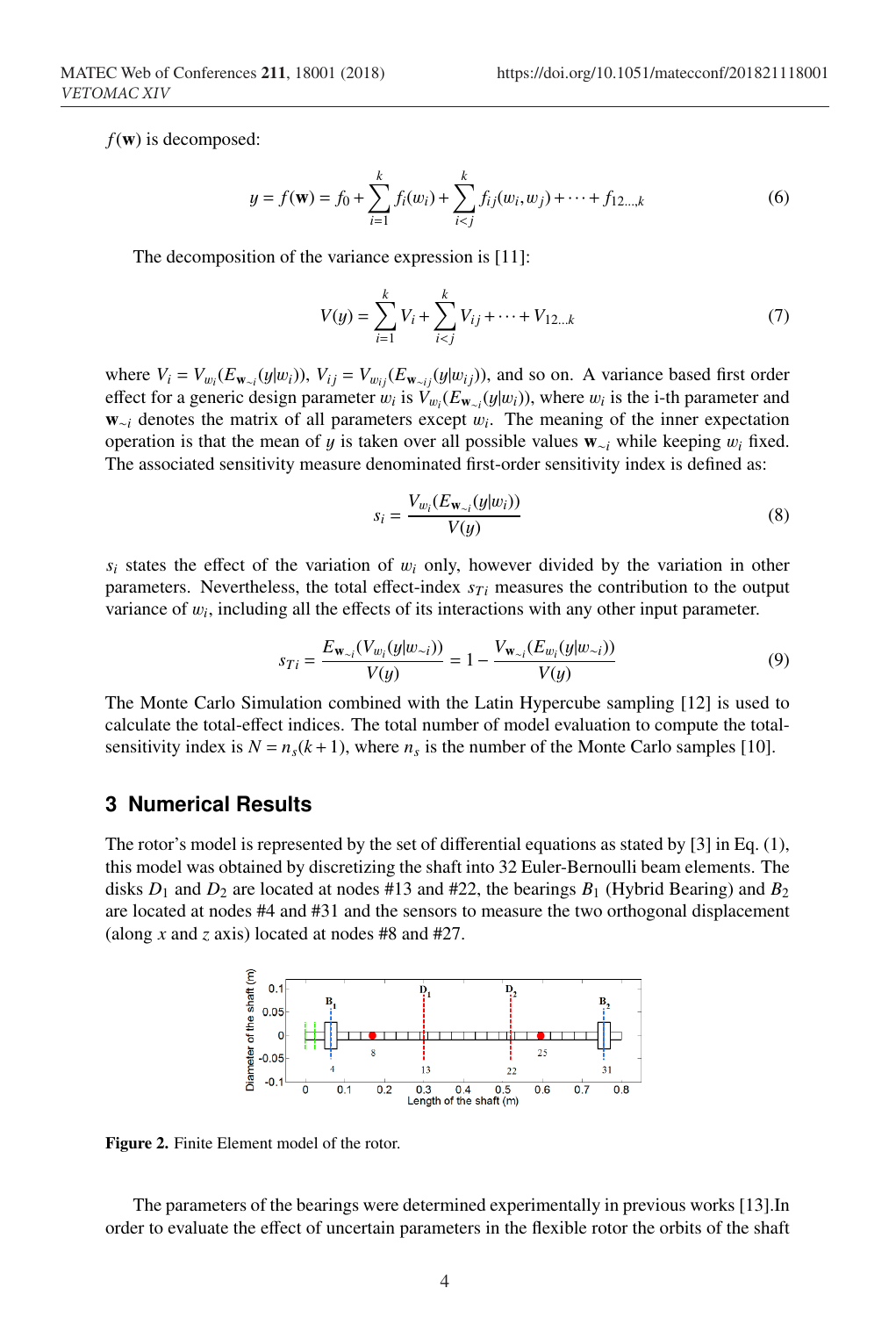were computed considering %5 of dispersion in the uncertain parameters: Youngs modulus of the shaft, and the stiffness and damping of the bearings. Consequently, eleven uncertain parameters are considered in this contribution, thus  $E_S$ ,  $k_{x1}$ ,  $k_{z1}$ ,  $k_{z2}$ ,  $k_{z2}$ ,  $c_{x1}$ ,  $c_{x1}$ ,  $c_{x2}$ ,  $c_{z2}$ . The computations of the stochastic stiffness matrix of the shaft element is performed by assuming the correlation length  $L_{corr} = 0.02725$ m, corresponding to the length of the beam elements, according to FE mesh.

#### **3.1 Uncertain Structural Response**

The time domain analysis of the rotor with uncertain parameters was computed by considering a rotation speed of 1600 RPM in which the rotor operates above its first two critical speeds. Figure 3 shows that the orbits by using the LQR controller have a larger variation than the orbits obtained with (Linear Quadratic Regulator) LQR using (Linear Matrix Inequalities) LMIS .



Figure 3. Orbits: (a) LQR, (b) LQR using LMIS.

#### **3.2 Sensitivity Analysis**

The sensitivity analysis is applied in order to determine the contribution of every single uncertain parameter in the uncertain orbits presented in Fig. 3. The maximum radius of the orbits as considered as the output of the model to evaluate the sensitivity, thus:  $\max_t r(t) = \sqrt{x(t)^2 + z(t)^2}$ , where  $x(t)$  and  $z(t)$  are the coordinated of the orbits. Additionally, the set of uncertain parameters considered in this analysis is the same as was used in the uncertain analysis.

The orbits of the rotor are evaluated at a constant rotational velocity. Moreover, the gravity is acting in the *z*. Thus, the sensitivity indexes show that the most sensitive parameter in the uncertain response of the orbits is the Young modulus of the shaft  $E_s$  (see Fig. 4). Additionally the stiffness in the *z* axis direction of first bearing  $B_1$  also exhibits a significant sensitivity in the uncertain orbits response. The EMA damps the controlled system, thus the uncertain damping of the the bearings is not sensitive in the uncertain orbits. Additionally, the uncertain masses of the disks  $m_{D1}$  and  $m_{D2}$  are not sensitive because the steady response is evaluated, i.e., with constant velocity and acceleration. As presented previously, the controllers influence the dispersion of the orbits. However, the sensitivity of the orbits is not affected.